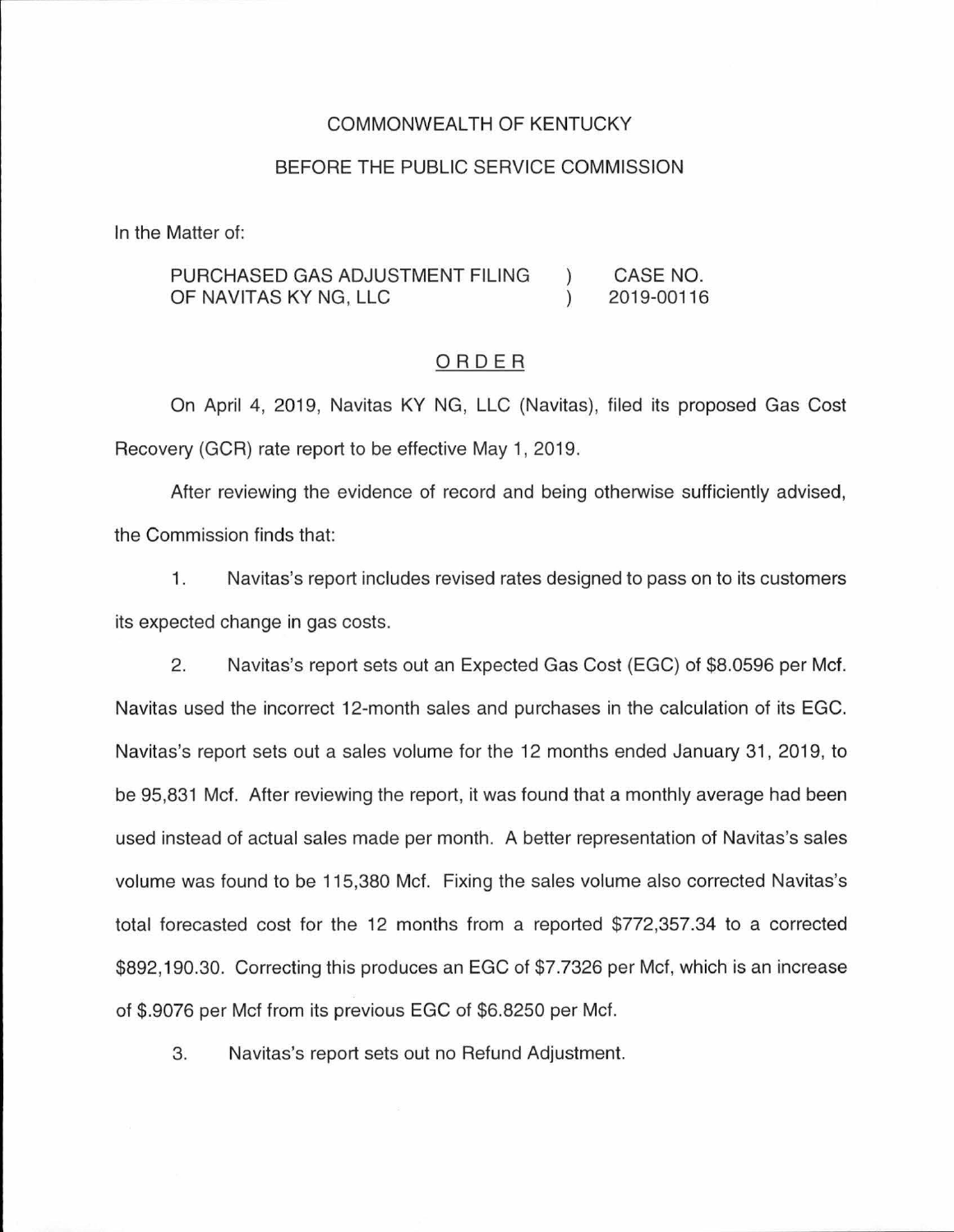4. Navitas's report sets out a current quarter Actual Cost Adjustment (ACA) of \$1 .1105 per Met. Navitas used the incorrect 12-month sales and purchases in the calculation of its current quarter ACA. Correcting this produces a current quarter ACA of \$.9224 per Met. Navitas did not include the third previous quarter ACA of (\$.4419) per Met as approved in Case No. 2018-00228<sup>1</sup> in the calculation of its total ACA. Correcting this produces a total ACA of \$.5053 per Met, which is an increase of \$.8670 per Met from its previous total ACA of (\$.3617) per Met.

5. Navitas's report sets out a current quarter Balance Adjustment (BA) of (\$.0306) per Met. Navitas used the incorrect 12-month sales amount in the calculation of its current quarter BA. Correcting this produces a current quarter BA of (\$.0296) per Met. In calculating its total BA, Navitas failed to include the previous quarter BA of (\$.0836) per Met, second previous quarter BA of \$.0178 per Met, and third previous quarter BA of (\$.0077) per Mcf that was approved in Case No. 2019-00013,<sup>2</sup> Case No. 2018-00336,<sup>3</sup> and Case No. 2018-00228<sup>4</sup> respectively. Corrected this produces a total BA of (\$.1031) per Met, which is a decrease of \$.0293 per Met from its previous total BA of (\$.0738) per Met.

6. Navitas's corrected GCR rate is \$8.1348 per Met, which is an increase of \$1 .7453 per Met from its previous GCR rate of \$6.3895 per Met.

<sup>1</sup>Case No. 2018-00228, Purchased Gas Adjustment Filing of Navitas KY NG, LLC (Ky. PSC July 20, 2018).

<sup>&</sup>lt;sup>2</sup> Case No. 2019-00013, Purchased Gas Adjustment Filing of Navitas KY NG, LLC (Ky. PSC Jan. 28, 2019).

<sup>&</sup>lt;sup>3</sup> Case No. 2018-00336, Purchased Gas Adjustment Filing of Navitas KY NG, LLC (Ky. PSC Oct. 30, 2018).

<sup>4</sup> Case No. 2018-00228, Purchased Gas Adjustment Filing of Navitas KY NG, LLC (Ky. PSC July 20, 2018).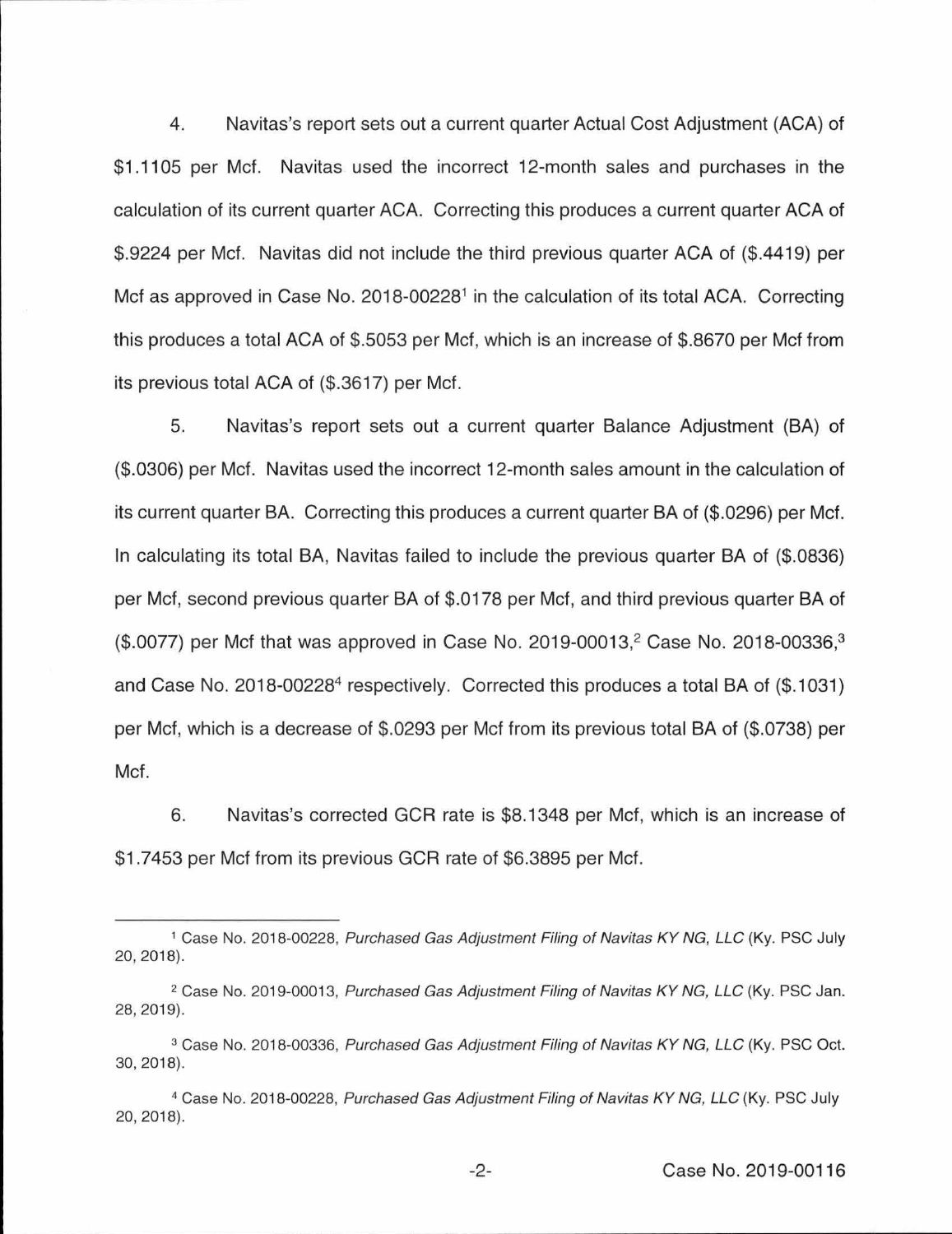7. The rate set forth in the Appendix to this Order is fair, just, and reasonable, and should be approved for service rendered by Navitas on and after May 4, 2019. Navitas did not provide at least 30 days' notice required for its rates to be effective May 1, 2019.

8. In this and previous GCR reports, Navitas made repeated errors and omissions that impact timely and accurate processing of its filings. The Commission finds that Navitas should conduct a careful and thorough review to minimize any potential errors in its future GCR reports. Failure to minimize errors in future filings may adversely affect the timely processing of Navitas's GCR reports.

IT IS THEREFORE ORDERED that:

1. The rate proposed by Navitas is denied.

2. The rate set forth in the Appendix to this Order is approved for service rendered by Navitas on and after May 4, 2019.

3. Within 20 days of the date of entry of this Order, Navitas shall file with this Commission, using the Commission's electronic Tariff Filing System, revised tariff sheets setting out the rate approved herein and reflecting that it was approved pursuant to this Order.

4. This case is closed and removed from the Commission's docket.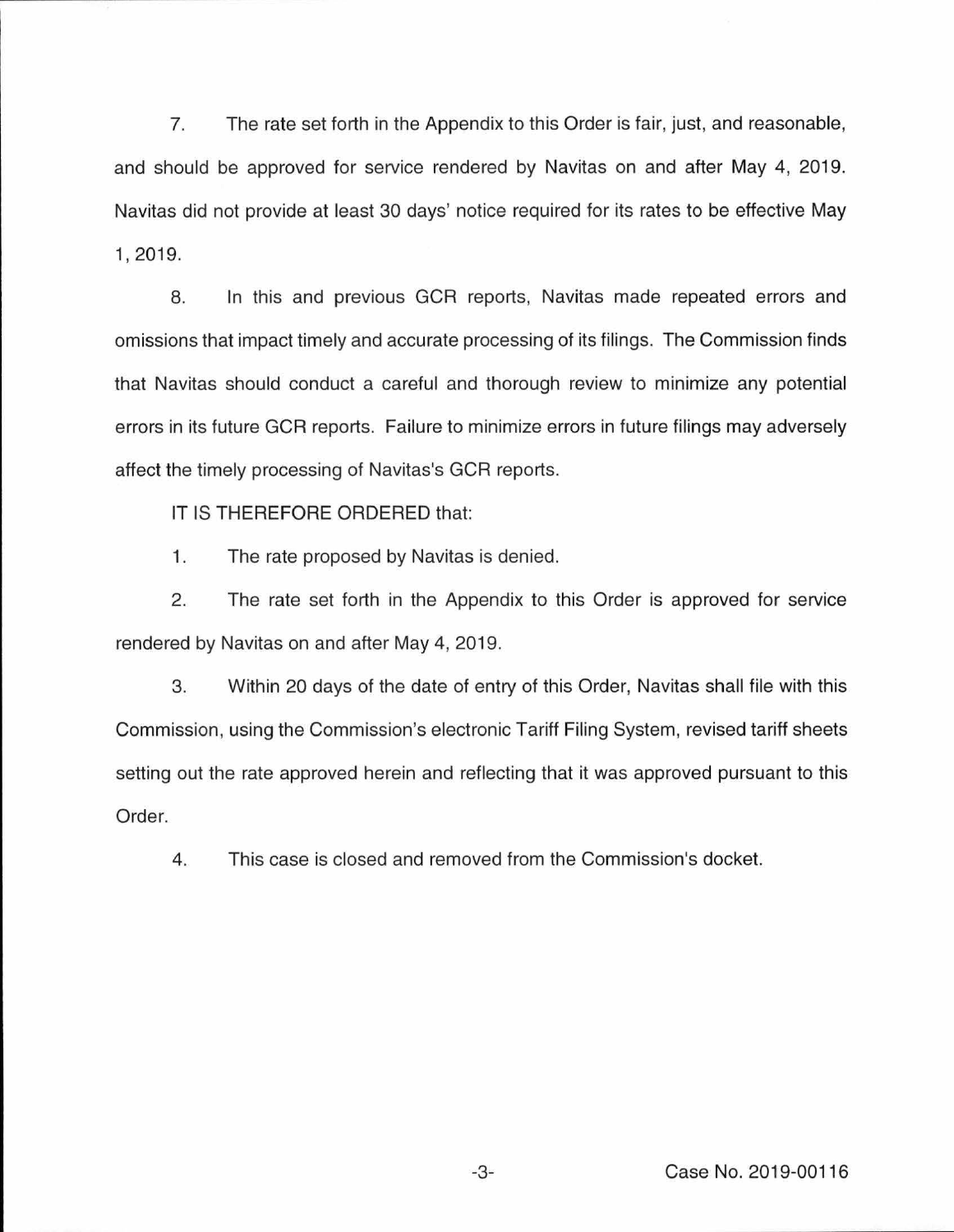By the Commission



ATTEST:

Clure R. Rings

Executive Director

Case No. 2019-00116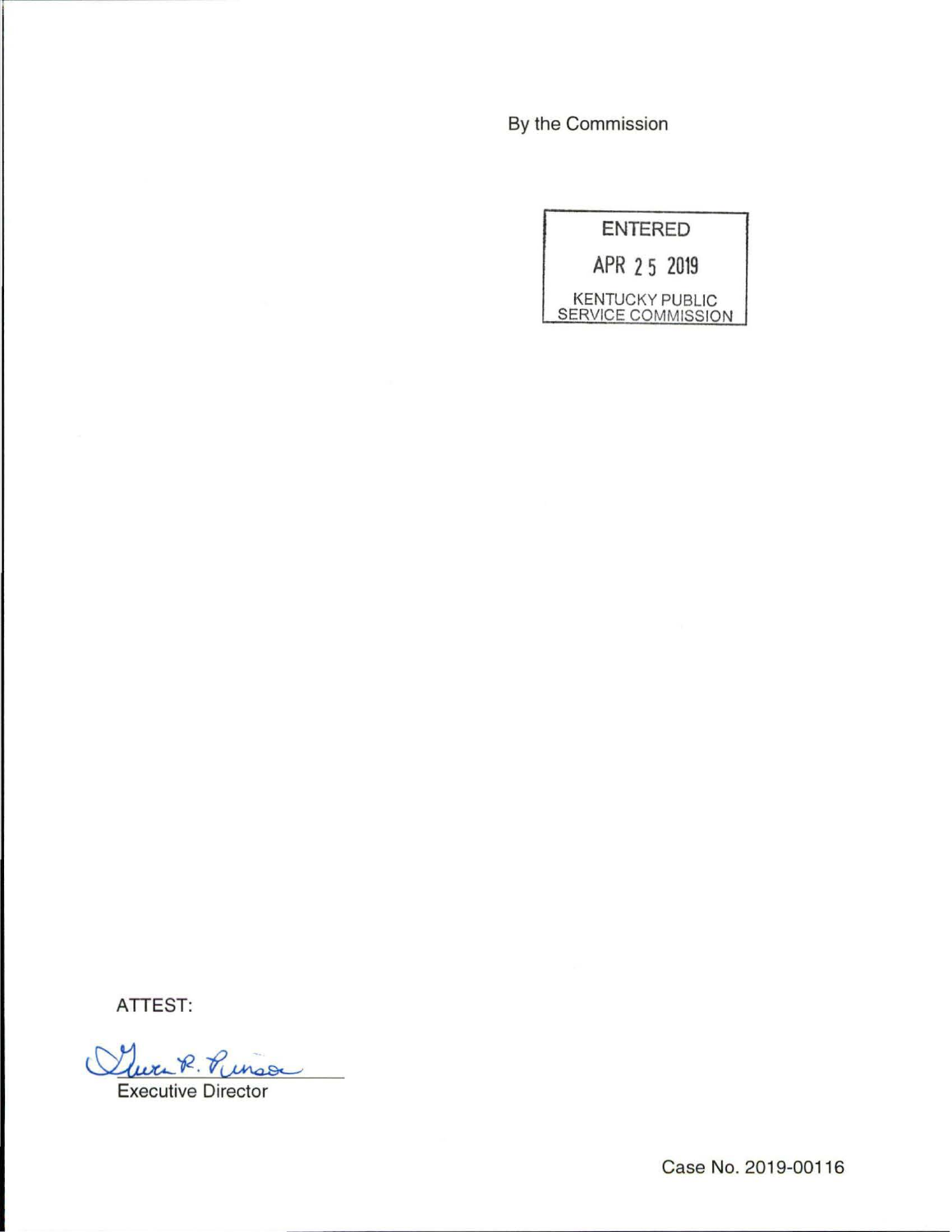# APPENDIX

# APPENDIX TO AN ORDER OF THE KENTUCKY PUBLIC SERVICE COMMISSION IN CASE NO. 2019-00116 DATED **APR 2 5 2019**

The following rates and charges are prescribed for the customers in the area served by Navitas KY NG, LLC. All other rates and charges not specifically mentioned herein shall remain the same as those in effect under the authority of the Commission prior to the effective date of this Order.

## RATES per Mcf:

|                           |                  | Gas Cost<br>Recovery |                        |  |
|---------------------------|------------------|----------------------|------------------------|--|
|                           | <b>Base Rate</b> | Rate                 | Total                  |  |
| Residential<br>Commercial | \$4.62<br>\$3.62 | \$8.1348<br>\$8.1348 | \$12.7548<br>\$11.7548 |  |
|                           |                  |                      |                        |  |